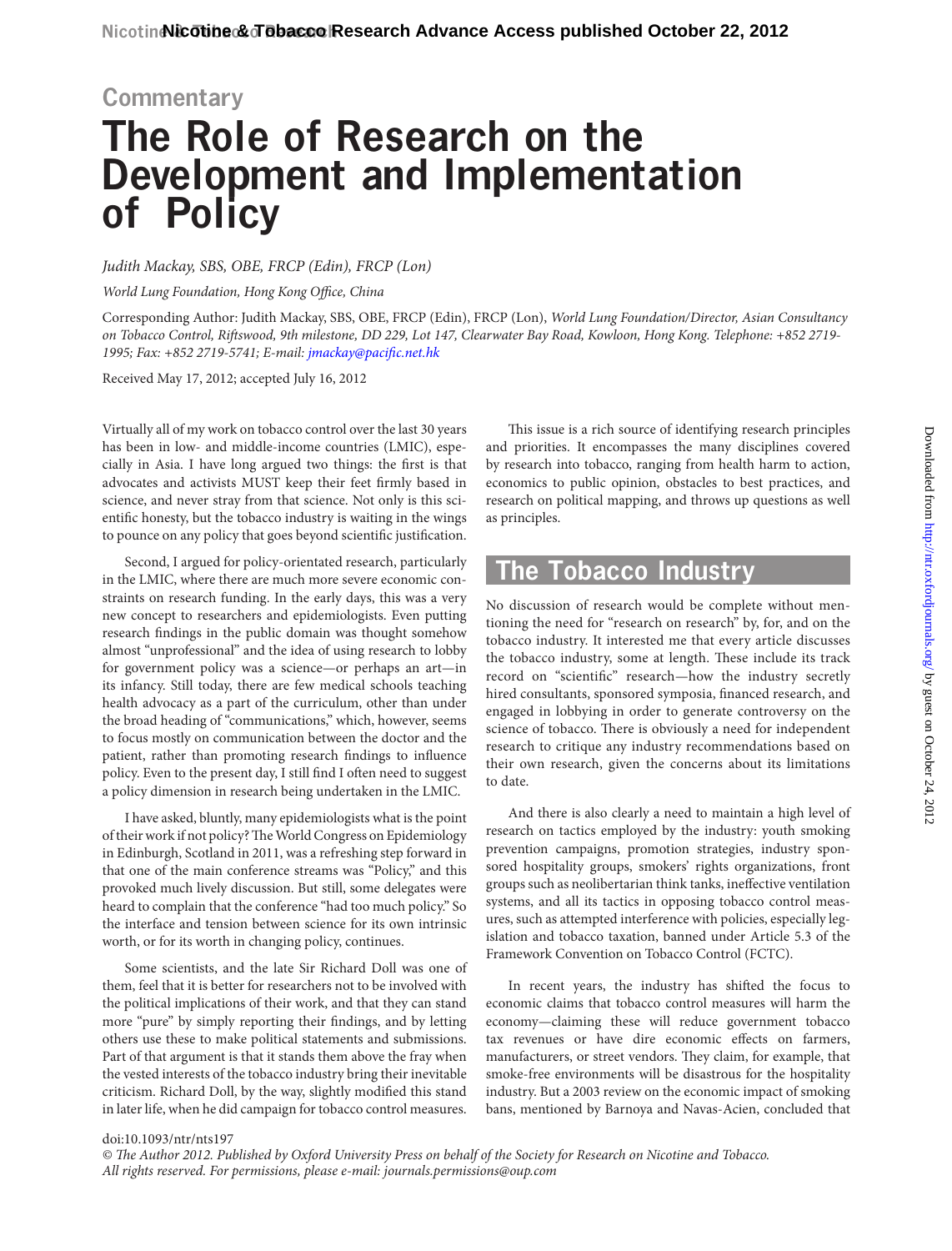all the research studies reporting a negative economic impact of smoke-free legislation was funded by the tobacco industry.

Thus, there is a call for both a global clearinghouse for information on industry, and the need, as WHO itself has done, to build a firewall between the industry and public health policy.

### **What the Papers Say**

Research into tobacco is a moving and changing playing field. Nigel Gray and Ron Borland (research required for the effective implementation of the FCTC, Articles 9 and 10) point out how research has moved from early research on the harmful effects of smoking to research on action and warn us how much more sophisticated research will be needed in the future.

Gary Giovino and coworkers (Research Priorities for FCTC Articles 20, 21, and 22: Surveillance/Evaluation and Information Exchange) argue for standardization in surveillance and monitoring of the epidemic. Globally, standardized studies evolved with the millennium, which began to allow direct comparisons between jurisdictions. For example, previous prevalence surveys used different definitions of an adult smoker as 16, 18, or 25 years and above, or with different upper age limits or death. In 1999, the U.S. Centers for Disease Control and Prevention (CDC) in conjunction with WHO and the Canadian Public Health Association (CPHA) launched the Global Tobacco Surveillance System (GTSS) surveys (Global Tobacco Survey Surveillance System; Warren et al. [2009]), including school-based surveys such as the Global Youth Tobacco Survey (GYTS), the Global School Personnel Survey (GSPS), and the Global Health Professions Student Survey (GHPSS); and household-based surveys include the Global Adult Tobacco Survey (GATS) funded by the Bloomberg Initiative. These standardized questionnaires enabled, for the first time, comparative data analysis on the scope of the epidemic, attitudes toward tobacco, and action taken, on a global scale. The biennial WHO Global Tobacco Control Reports, started in 2008, also use a standardized questionnaire for all member states.

Joaquin Barnoya and Ana Navas-Acien (Protecting the World from Secondhand Tobacco Smoke Exposure. Where Do We Stand and Where Do We Go From Here?) remind us that resources for research to adequately monitor legislation development, implementation, and enforcement are critical to guarantee success of legislation.

Research can dispel some long-held and cherished beliefs. I had always thought a mix of messages and styles the best for package warnings. But David Hammond and Melanie Wakefield (Tobacco packaging and mass media campaigns: Research needs for Articles 11 and 12 of the WHO FCTC) conclude from research on evaluation of warnings that graphic fear-arousing depictions of health effects—the ones you can hardly bear to look at—are the most effective. World Lung Foundation's (WLF) Mass Media Communications Campaigns will only use materials that have been pre-tested with the target audience.

Rebekah Nagler and K. Viswanath (Implementation and Research Priorities for FCTC Articles 13 and 16: Tobacco Advertising, Promotion, and Sponsorship and Sale to and by Minors) identify the obstacles to tobacco control, by examining past challenges and successes, and how practice needs to inform research, as well as vice versa.

Views currently differ on the most cost-effective way of helping smokers quit, especially pharmaceutical interventions, and particularly in the LMIC. Hayden McRobbie, Martin Raw, and Sophia Chan (Research Priorities for Article 14—Demand reduction measures concerning tobacco dependence and cessation) tabulate the research priorities for the future for establishing the best ways of helping smokers quit.

Corne van Walbeek and colleagues succinctly state (Price and tax measures and illicit trade in the FCTC: what we know and what research is required) "While additional research can certainly help guide future policy efforts, this should not detract from the fact that there is clear and convincing evidence that regular increases in the excise tax are a very effective means to reduce tobacco consumption and improve public health." While research continues to add to and to strengthen our body of evidence, this statement would also apply to all of the other proven, tested interventions on tobacco control, as recommended by WHO FCTC and mpower.

#### **Research Priorities**

The Global Forum for Health Research sets out the following objectives: to prioritize research, especially in the LMIC; to ensure that the funding and conduct of research are adequate, efficient, effective, and consistent; and to expand the use of evidence, identifying the obstacles to using research results when shaping and implementing policies—such as lack of data and evidence, chronic lack of resources, fragmented health systems, lack of research culture and insufficient communication between researchers and policy makers. (Global Forum for Health Research).

There still remains a serious lack of funds for research and intervention appropriate for the enormity of the epidemic, especially in the LMIC, on which the burden is increasingly impacting.

#### **WHO and Global Research Priorities**

The FCTC itself is an evidence-based treaty. The 2010 WHO document "Health research prioritization at WHO: An overview of methodology and high level analysis of WHO led health research priority setting exercises" had two main goals. Firstly, it provided an overview of methodologies used for research priority setting by WHO. Secondly, it acquired an estimate of the volume of research priority setting per health area by a simple measure of the number of activities in that area. The document showed, in the words of WHO: "A focus on infectious and parasitic diseases, with fewer priority setting activities in the areas of (the combined category of) chronic diseases." The report noted, "coordination of health research priorities on a global level is an important part of the establishment of a platform for the coordination of health research," which has not yet been achieved ([Viergever, 2010\)](#page-3-0).

#### **Science Alone Is Not Enough**

Analyses on a broad range of health topics have examined the challenges of translating research into policy. Many governments do not instinctively reach for the data when designing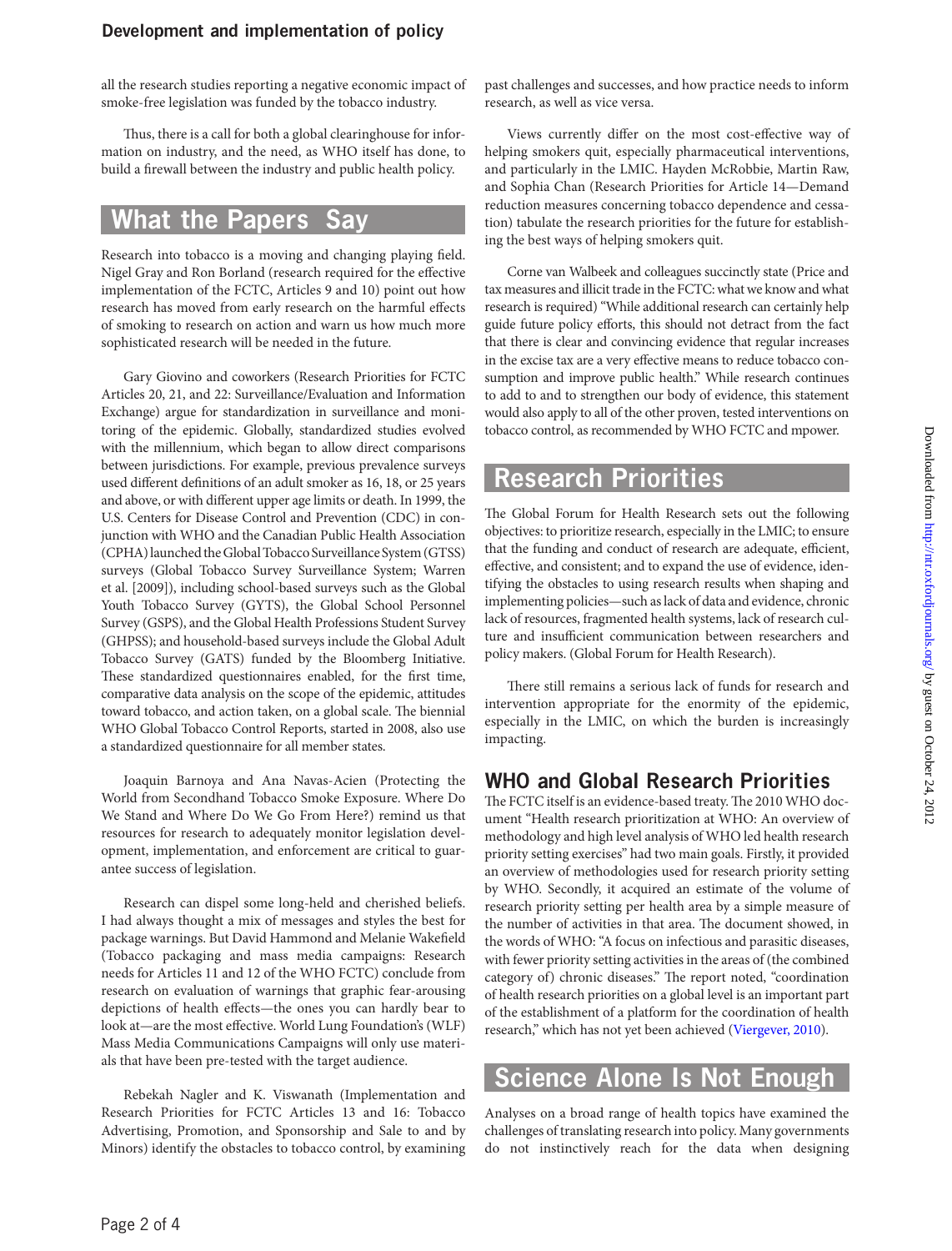government policy. A "systematic review of systematic reviews" concluded that the strength of evidence was weak for systematic reviews being used by health policy makers and managers in decision making [\(Perrier et al., 2011\)](#page-3-1).

Fred Carden in "Knowledge to Policy: Making the Most of Development Research," strikes a pessimistic note. Examining the consequences of 23 research projects funded by Canada's International Development Research Centre from Asia, Africa, and Latin America show that assumption that research findings will lead to policy change, basing policy on evidence, are overly optimistic, particularly in LMIC without a tradition of analyzing the consequences of research [\(Carden, 2009](#page-2-0)).

Few policy makers have the scientific background to evaluate claims and counterclaims or interpret the validity and quality of the evidence. Governments also believe that scientific evidence is but one aspect of designing policy. They consider that they must listen to all opinion, including the tobacco industry and public opinion (which may be grievously uninformed), look at affordability and even diplomatic considerations while accommodating political processes.

Many of us working in tobacco control in LMIC have had such experiences. We are invariably met with the constant request by policy makers of the need for local statistics, so the gap of local research on tobacco in the LMIC is a serious one.

In recent years, funding for tobacco control research, including action and evaluation of that action, in LMICs has increased considerably, through the Bloomberg Philanthropies, the Bill and Melinda Gates Foundation, the International Tobacco Control Policy Evaluation Project (the ITC Project) and several others. The Bloomberg Initiative to Reduce Tobacco Use is funding editorial assistance to authors from LMICs in their articles submitted to the journal *Tobacco Control*. This journal (*Society for Research on Nicotine and Tobacco* [*SRNT*]) is another dedicated platform for research publications. However, core funding by governments for the WHO FCTC, including FCTC work within their own countries, remains woefully inadequate for the enormity of the epidemic.

The need to bridge the existing gaps between research, policy, and practice appears to be a global phenomenon. Three resolutions—the Mexico Action Statement on Health Research in 2004 (58 countries), the related World Health Assembly resolution in 2005 (193 countries), and the Bamako Call to Action on Research for Health in 2008 (53 countries)—urged researchers, policy makers, and health care providers to collaborate in efforts to bridge these gaps ([Lavis et al., 2010\)](#page-3-2).

My own observation is that tobacco control does better than this. Stating and re-stating that 1 in every 2 smokers will die from smoking resonates especially with smoking decision makers. Presenting information as to "what the neighbors are doing" on tobacco control could and should shame tardy governments into action ([Eriksen, Mackay, & Ross, 2012\)](#page-2-1).Exposing the behavior of the industry can outrage the health profession, but I am not so sure it has such as strong effect on governments, especially in the LMIC with government tobacco monopolies.

But we need more than personal observation—perhaps a clearing house of the most cogent arguments, based on research, that have been shown to influence policy (while recognizing it is sometimes difficult to tease out a single reason that has led to the policy). A global clearing house could also collate sophisticated economic research on tax differentials on different forms of tobacco to better understand policies that should be adopted; on research on all the new forms of tobacco flooding the markets, such as e-cigarettes—both immediate and long-term effects; on the most effective models for cessation, similar to the role of the British National Institute for Health and Clinical Excellence (NICE) in treatment recommendations. The need for research on tobacco is still wide open.

#### **Conclusions**

There is a marketing maxim that goes: "If you can't measure it, you can't manage it." If you don't know what age children start smoking, or how many women smoke, or what makes smokers want to quit, you can't time and plan appropriate interventions.

Yet, in spite of the hugely increasing volume and quality of research on tobacco on a global scale, tobacco control research is faced with a formidable array of problems. Let us teach, encourage, and fund good research, but let us also teach how to marshall the arguments to lobby a finance minister or a minister of trade. This is so important, it should not be left to chance.

## **Funding**

None.

# **Declaration of Interests**

*None declared.*

### **References**

Bill and Melinda Gates Foundation. Retrieved from [http://www.](http://www.gatesfoundation.org/topics/Pages/tobacco.aspx) [gatesfoundation.org/topics/Pages/tobacco.aspx](http://www.gatesfoundation.org/topics/Pages/tobacco.aspx)

Bloomberg Initiative. Retrieved from [http://Tobaccocontrol](http://Tobaccocontrolgrants.org)  [grants.org](http://Tobaccocontrolgrants.org)

<span id="page-2-0"></span>Carden, C. (2009). *Knowledge to policy: Making the most of development research.* Ottawa, ON, Canada: Sage, IDRC.

<span id="page-2-1"></span>Eriksen, M., Mackay, J., & Ross, H. (2012). *The tobacco atlas* (4th ed.). Atlanta, GA: American Cancer Society. Retrieved May 15, 2012 from<http://www.tobaccoatlas.org/>

Global Forum for Health Research. Retrieved May 15, 2012 from <http://www.globalforumhealth.org/strategy/objectives/>

Global Tobacco Survey Surveillance System Data. Atlanta, GA: Centers for Disease Control and Prevention Foundation. Retrieved May 15, 2012 from [http://apps.nccd.cdc.gov/GTSSData/](http://apps.nccd.cdc.gov/GTSSData/Ancillary/Documentation.aspx?SUID=1&DOCT=1) [Ancillary/Documentation.aspx?SUID=1&DOCT=1](http://apps.nccd.cdc.gov/GTSSData/Ancillary/Documentation.aspx?SUID=1&DOCT=1)

International Tobacco Control Policy Evaluation Project (the ITC Project). Retrieved from <http://www.itcproject.org/>